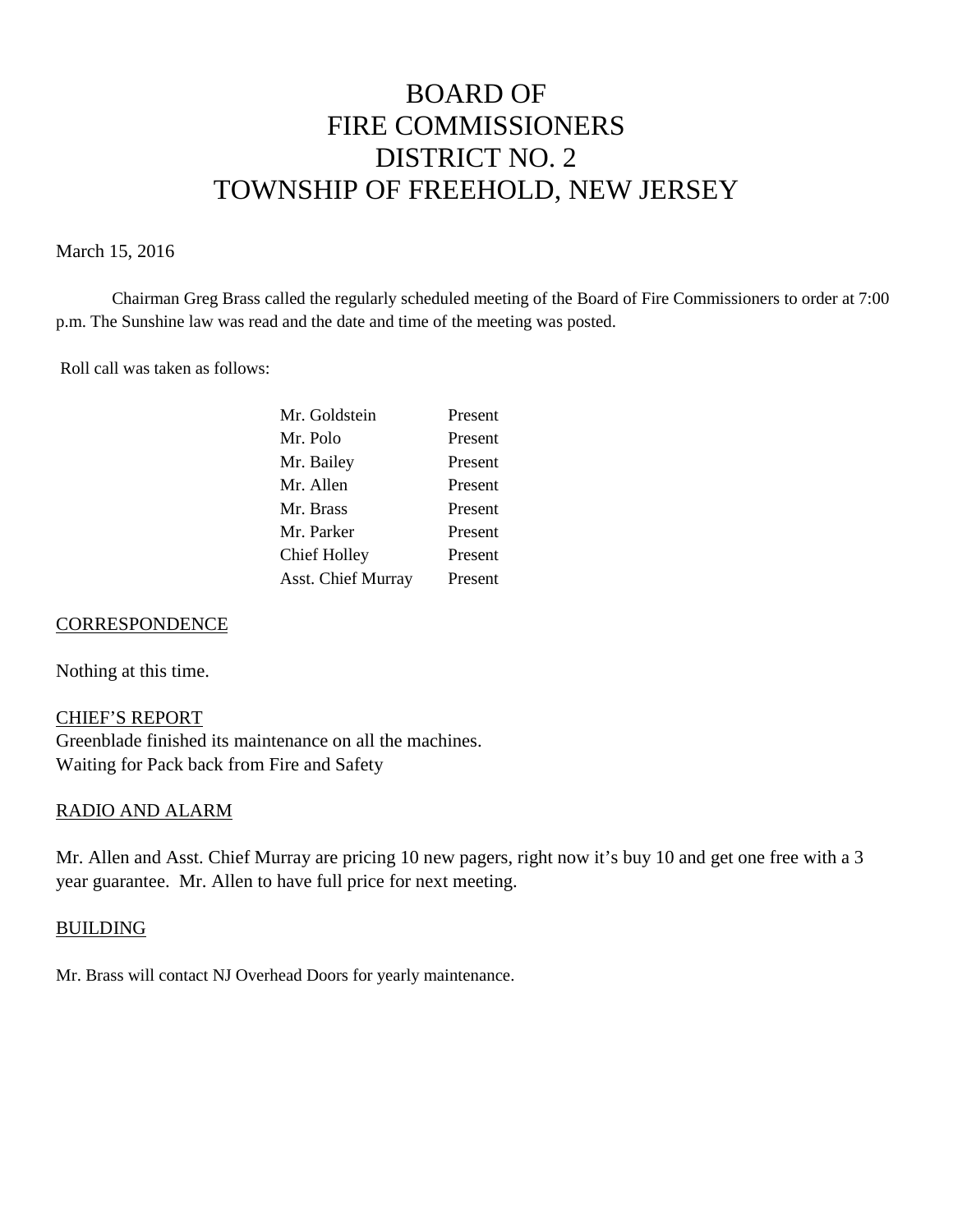# INSURANCE

Claim paid for member Mike Vota, injury at a fire call.

Incident at the last drill Dave Simon hurt his back and went to E.R., he paid for his own medicine, he will be reimbursed by the company.

Mr. Goldstein gave Asst. Chief Murray the list of Members that are owed back LOSAP.

# MAINTENANCE

Nothing at this time..

# NEW BUSINESS

Nothing at this time.

## OLD BUSINESS

Mr. Allen has written correspondence on what type of crime you would get denied for during finger print checks. Mr. Parker stated that there is no written criteria for what would make a member ineligible, each crime besides first or second degree crimes would have to be looked at on a case by case basis.

Mr. Allen and Mr. Polo asked the board about splitting the money for each service agreement, one for lease and one for fire protection. The Board agreed.

# TREASURER

Mr. Stankowicz is one-third through the audit. 1st Quarterly payment from Freehold Township is April 1st. For \$280,428.75.

| Checking:    | 1,625.73<br>$S_{\perp}$ |
|--------------|-------------------------|
| CD           | \$831,680.42            |
| Money Market | \$682,411.16            |
| Total        | \$1,515,645.31          |

\$42,000.00 Certified Check from the City of Henderson for the sale of the Old '85, will be deposited into the Money Market Account on 3/16.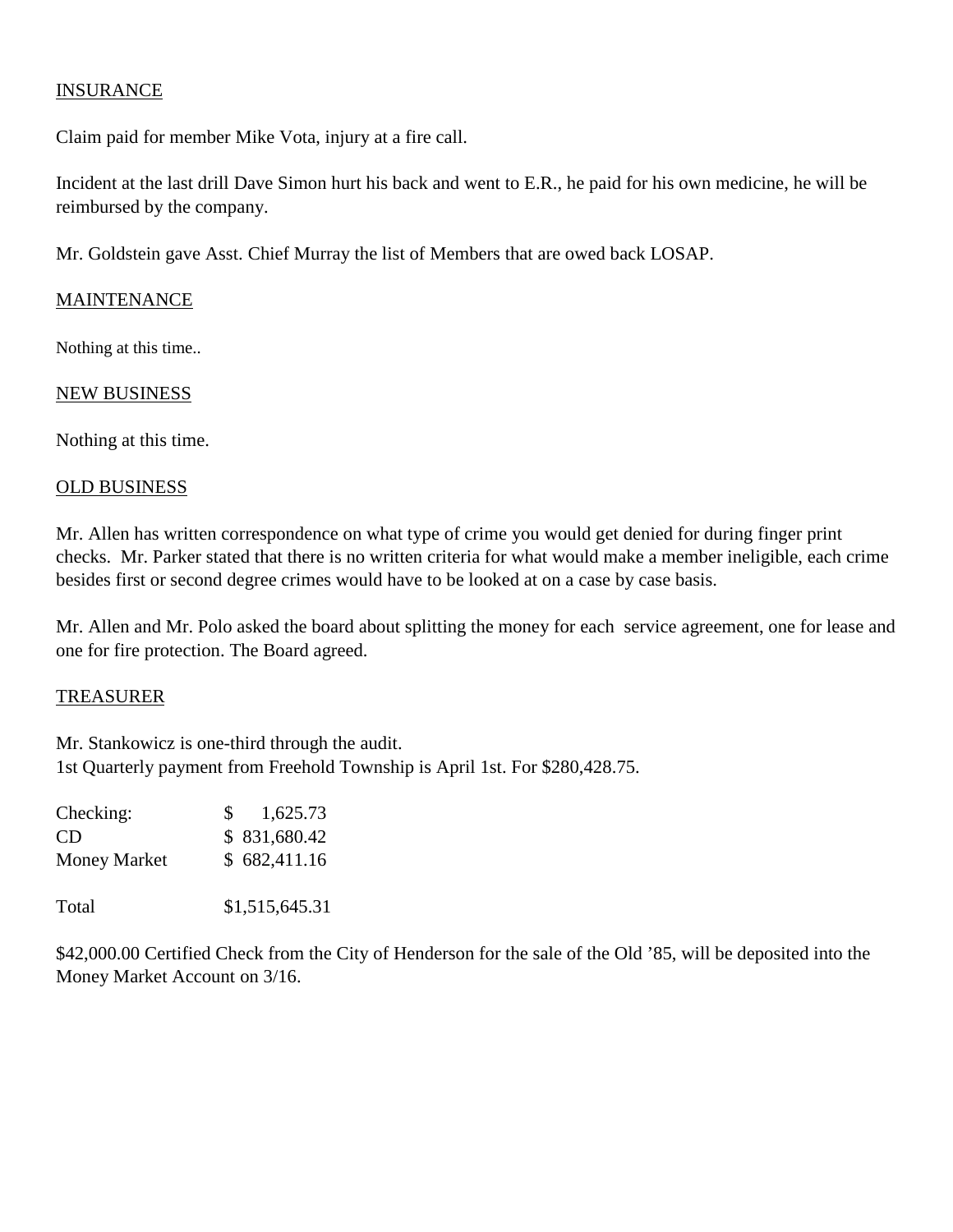| Check # |                             |                                              |
|---------|-----------------------------|----------------------------------------------|
| 9863    | Paul Conway Shields         | $$1,014.94$ this check is coming out of 2015 |
|         |                             | accounts payable as a replacement check      |
| 9864    | Dennis Polo                 | \$9,000.00                                   |
| 9865    | David Goldstein             | \$<br>2,000.00                               |
| 9866    | <b>Gregory Brass</b>        | 2,000.00                                     |
| 9867    | <b>Ryan Bailey</b>          | 2,000.00<br>\$                               |
| 9868    | Jeffrey Allen               | \$2,000.00                                   |
| 9869    | East Freehold Fire Co.      | \$31,250.00                                  |
| 9870    | <b>NJNG</b>                 | \$1,199.00                                   |
| 9871    | JCP&L                       | \$<br>881.31                                 |
| 9872    | Verizon                     | \$<br>384.60                                 |
| 9873    | Optium                      | \$<br>323.91                                 |
| 9874    | <b>Roy Press Printers</b>   | \$<br>465.00                                 |
| 9875    | <b>Batteries and Bulbs</b>  | \$<br>1,436.64                               |
| 9876    | NJ Fire and Safety          | 1,859.46<br>\$                               |
| 9877    | NJ Door Works               | 9,682.85<br>\$                               |
| 9878    | Ocean Securities            | \$<br>270.00                                 |
| 9879    | <b>Roux Associates</b>      | 1,641.92<br>\$                               |
| 9880    | Net Link                    | \$<br>405.00                                 |
| 9881    | <b>US</b> Grounds           | \$<br>497.34                                 |
| 9882    | <b>UPS</b>                  | \$<br>91.78                                  |
| 9883    | NJ Fire Equipment           | \$<br>95.00                                  |
| 9884    | American Uniform            | \$<br>56.99                                  |
| 9885    | Hills Signs                 | \$<br>291.50                                 |
| 9886    | D. Morris Plumbing          | \$<br>1,269.92                               |
| 9887    | Freehold Township           | \$<br>178.90                                 |
| 9888    | <b>Access Health</b>        | \$14,500.90                                  |
| 9889    | Greenblade                  | \$<br>2,287.30                               |
| 9890    | Buchanan, Ingersol & Rooney | \$<br>430.32                                 |
| 9891    | Evan Berman                 | \$<br>170.00                                 |
| 9892    | County of Monmouth          | 631.48<br>\$                                 |
| 9893    | <b>Campus Coordinates</b>   | 240.00<br>\$                                 |
| 9894    | Sonneblick, Parker & Selves | 1,600.00<br>\$                               |
| 9895    | Kris Holley                 | 165.00<br>\$                                 |

There being no further business, the meeting was adjourned at 7:43 p.m.